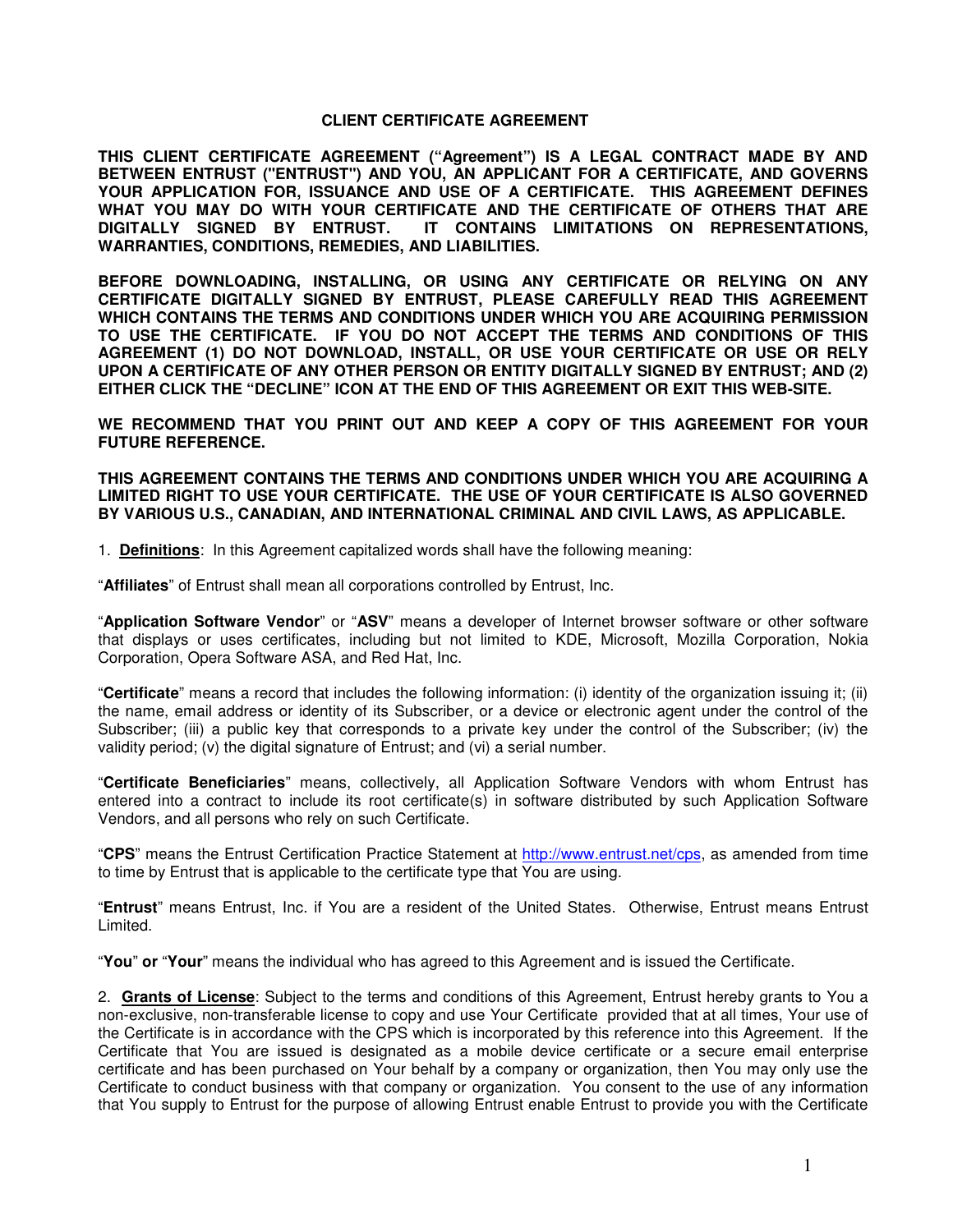and manage its revocation, and You agree to supply any information reasonably requested by Entrust to ensure Your compliance with the terms hereof.

3. **Your Obligations**: You represent and warrant to Entrust and all Certificate Beneficiaries that:

all information provided, and all representations made, by Subscriber in relation to any Certificates are and will be complete and accurate (and You will promptly update such information and representations from time to time as necessary to maintain such completeness and accuracy) ;

(ii) if applicable, the private key corresponding to the public key submitted to Entrust in connection with Certificates Application was created using sound cryptographic techniques and all measures necessary have been taken to maintain sole control of, keep confidential, and properly protect the Private Key (and any associated access information or device – e.g., password or token) at all times;

(iii) any information provided to Entrust or to any independent third-party Registration Authorities in connection with Certificates Application does not infringe, misappropriate, dilute, unfairly compete with, or otherwise violate the intellectual property, or other rights of any person, entity, or organization in any jurisdiction; (iv) the Certificate(s) will not be installed or used until You have reviewed and verified the accuracy of the data in each Certificate(s);

(v) Certificates will only be used in compliance with all applicable laws;

(vi) all use of the Certificate and its associated private key will cease immediately, and the Subscriber will promptly notify Entrust and request the revocation of the Certificates, if (1) any information included in the Subscriber's Certificate changes, is or becomes incorrect or inaccurate, or if any change in any circumstances would make the information in the Certificate incorrect, misleading or inaccurate; or (2) there is any actual or suspected misuse or compromise of the private key associated with the public key in the Certificate;

(vii) all use of the (1) Certificate will cease upon expiration or revocation of such Certificate, and such Certificate will be removed from the devices and/or software in which it has been installed;

(viii) the Certificates will not be used for any hazardous or unlawful (including tortious) activities;

(ix) the subject named in the Certificate(s) corresponds to You, and that You have authorized the inclusion of such information in the Certificate; and

(x) You have the exclusive right to use the email address listed in Certificate.

You will be responsible for procuring all required licenses and permissions for any export, import, and/or use of Certificates or related information. Certain cryptographic techniques, software, hardware, and firmware ("Technology") that may be used in processing or in conjunction with Certificates may be subject to export, import, and/or use restrictions. You will comply with all laws and regulations applicable to a Subscriber's right to export, import, and/or use such Technology or related information.

## 4. **Revocation of Digital Certificates**:

The Certificate may be revoked by Entrust at any time and without notice, with or without any reason by Entrust.

5. **YOUR INDEMNIFICATION OF ENTRUST**: **YOU SHALL, AT YOUR EXPENSE, INDEMNIFY AND HOLD HARMLESS ENTRUST, AND DEFEND AT ENTRUST'S REQUEST, ENTRUST, ITS AFFILIATES, ITS**  AND THE DIRECTORS, OFFICERS, EMPLOYEES, AGENTS, AND **INDEPENDENT CONTRACTORS OF ANY OF THEM (COLLECTIVELY THE "ENTRUST GROUP "), FROM AND AGAINST ALL LOSSES, COSTS, DAMAGES, SETTLEMENTS AND FEES INCURRED OR SUFFERED BY ANY ENTRUST GROUP MEMBER, INCLUDING, BUT NOT LIMITED TO, REASONABLE FEES AND DISBURSEMENTS OF ATTORNEYS AND OTHER PROFESSIONALS, ARISING OUT OF OR IN CONNECTION WITH, DIRECTLY OR INDIRECTLY: (1) ANY BREACH BY YOU OF ANY COVENANT OR PROVISION OF THIS AGREEMENT INCLUDING THE CPS; OR (2) YOUR USE OF ANY CERTIFICATE IN A MANNER NOT AUTHORIZED BY ENTRUST OR OTHERWISE INCONSISTENT WITH THE TERMS OF THIS AGREEMENT AND THE CPS**; **OR (3) CLAIMS (INCLUDING, WITHOUT LIMITATION, INFRINGEMENT CLAIMS) PERTAINING TO CONTENT OR OTHER INFORMATION OR DATA SUPPLIED, OR REQUIRED TO BE SUPPLIED, BY YOU IN CONNECTION WITH YOUR APPLICATION.** Notwithstanding the foregoing, You shall not be obligated to provide any indemnification to an indemnified member in the Entrust Group in respect to any liabilities, losses, costs, expenses, damages, claims, and settlement amounts (including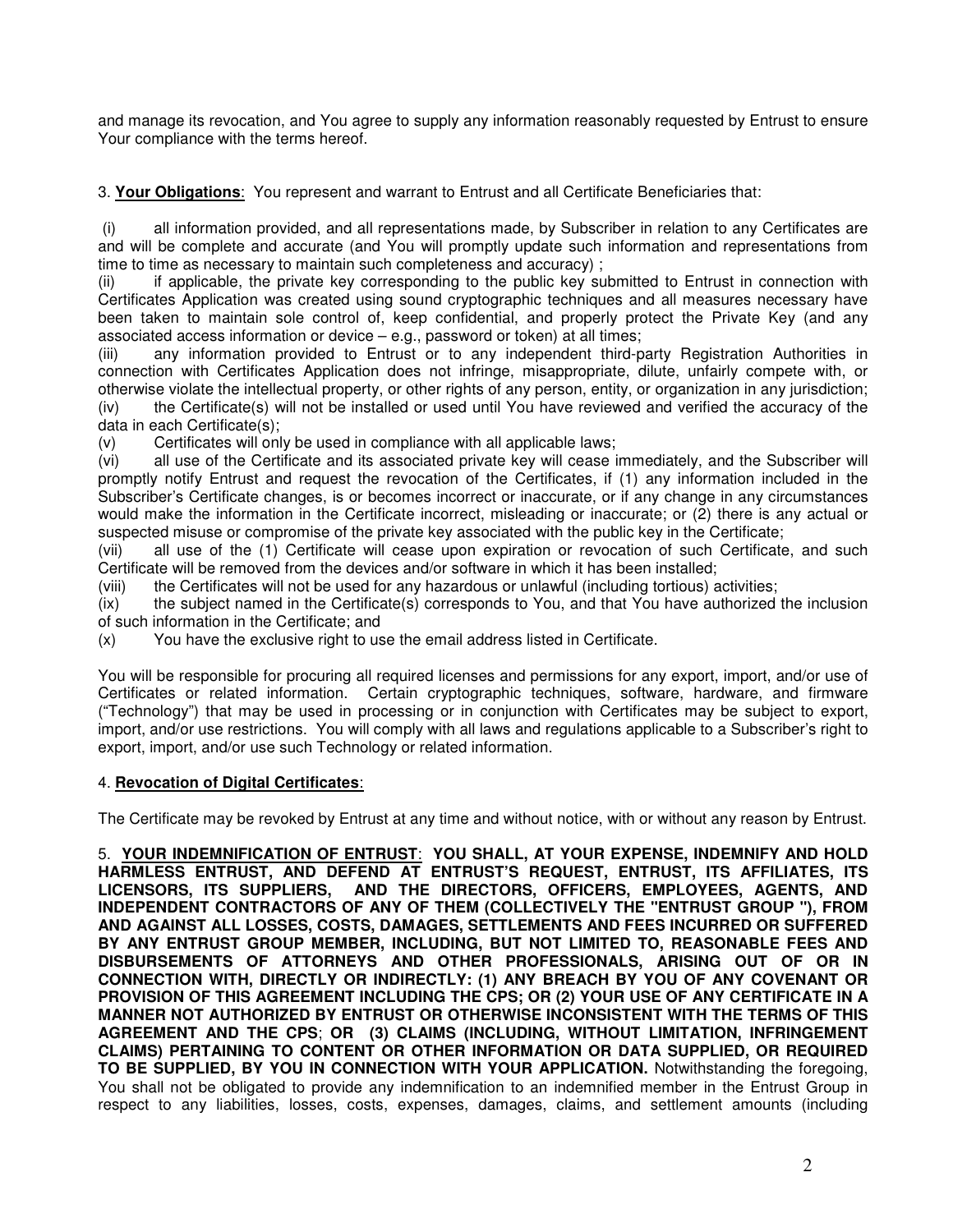reasonable attorney's fees, court costs and experts fees) to the extent that such losses, costs, damages and fees incurred or suffered by any Entrust Group member arise out of or relate to any willful misconduct by such indemnified party.

6. **WARRANTY**: Entrust shall use commercially reasonable efforts to comply with its obligations set forth in the CPS and this agreement. **SUBJECT TO THE FOREGOING SENTENCE, THE CERTIFICATE AND ALL SERVICES PROVIDED TO YOU BY ENTRUST OR ANY MEMBER OF THE ENTRUST GROUP ARE PROVIDED TO YOU ON AN "AS-IS" BASIS.** 

**THE ENTRUST GROUP DISCLAIMS ALL REPRESENTATIONS, WARRANTIES AND CONDITIONS, EITHER EXPRESS, IMPLIED, STATUTORY, BY USAGE OF TRADE OR OTHERWISE INCLUDING BUT NOT LIMITED TO ANY IMPLIED WARRANTIES OF MERCHANTABILITY, NON-INFRINGEMENT, TITLE, SATISFACTORY QUALITY OR FITNESS FOR A PARTICULAR PURPOSE. ENTRUST FURTHER DISCLAIMS AND MAKES NO REPRESENTATION, WARRANTY OR CONDITION OF ANY KIND, WHETHER EXPRESS OR IMPLIED, EITHER IN FACT OR BY OPERATION OF LAW, TO YOU OR ANY THIRD PARTY THAT (A) ANY PERSON TO WHICH IT HAS ISSUED A CERTIFICATE IS IN THE FACT THE PERSON, ENTITY OR ORGANIZATION IT CLAIMS TO BE IN THE INFORMATION SUPPLIED TO ENTRUST, (B) A PERSON IS IN FACT THE PERSON, ENTITY OR ORGANIZATION LISTED IN A CERTIFICATE, OR (C) THAT THE INFORMATION CONTAINED IN THE CERTIFICATE IS ACCURATE, AUTHENTIC, COMPLETE OR RELIABLE. IN NO EVENT DOES THE ENTRUST GROUP PROVIDE ANY WARRANTIES, OR CONDITIONS TO YOU OR TO ANY THIRD PARTY WITH RESPECT TO (I) THE TECHNIQUES USED IN THE GENERATION AND STORAGE OF THE PRIVATE KEY CORRESPONDING TO THE PUBLIC KEY IN A CERTIFICATE, INCLUDING, WHETHER SUCH PRIVATE KEY HAS BEEN COMPROMISED OR WAS GENERATED USING SOUND CRYPTOGRAPHIC TECHNIQUES, (II) THE RELIABILITY OF ANY CRYPTOGRAPHIC TECHNIQUES OR METHODS USED IN CONDUCTING ANY ACT, TRANSACTION, OR PROCESS INVOLVING OR UTILIZING A CERTIFICATE, (III) ANY SOFTWARE WHATSOEVER, OR (IV) NON-REPUDIATION OF ANY CERTIFICATE OR ANY TRANSACTION FACILITATED THROUGH THE USE OF A CERTIFICATE, SINCE SUCH DETERMINATION IS A MATTER OF APPLICABLE LAW.**

## 7. **LIMITATION OF LIABILITY**:

**WITHOUT LIMITATION, THE ENTRUST GROUP SHALL NOT BE RESPONSIBLE TO YOU OR TO ANY OTHER PERSON FOR ANY LOSSES, COSTS, EXPENSES, LIABILITIES, DAMAGES, CLAIMS, OR SETTLEMENT AMOUNTS ARISING OUT OF OR RELATING TO USE OF A CERTIFICATE OR ANY SERVICES PROVIDED IN RESPECT TO A CERTIFICATE IF: (I) THE CERTIFICATE WAS ISSUED AS A RESULT OF ERRORS, MISREPRESENTATIONS, OR OTHER ACTS OR OMISSIONS OF A SUBSCRIBER OR OF ANY OTHER PERSON; (II) THE CERTIFICATE HAS EXPIRED OR HAS BEEN REVOKED; (III) THE CERTIFICATE HAS BEEN MODIFIED OR OTHERWISE ALTERED; (IV) A SUBSCRIBER FAILED TO STOP USING A CERTIFICATE AFTER THE INFORMATION CONTAINED IN SUCH CERTIFICATE CHANGED OR AFTER CIRCUMSTANCES CHANGED SO THAT THE INFORMATION CONTAINED IN SUCH CERTIFICATE BECAME MISLEADING OR INACCURATE; (V) A SUBSCRIBER BREACHED THE SUBSCRIBER'S CLIENT CERTIFICATE AGREEMENT WITH ENTRUST; (VI) A PRIVATE KEY ASSOCIATED WITH A CERTIFICATE HAS BEEN COMPROMISED; (VII) YOUR PASSWORD HAS BEEN COMPROMISED; (VIII) A CERTIFICATE IS USED OTHER THAN AS PERMITTED BY THIS AGREEMENT OR IS USED IN CONTRAVENTION OF APPLICABLE LAW; (IX) ENTRUST OR YOUR APPLICATION PROVIDER REFUSES TO ISSUE OR REQUEST THE ISSUANCE OF A CERTIFICATE FOR ANY REASON WHATSOEVER; (X) ANY DELAY IN ISSUING OR IN REQUESTING THE ISSUANCE OF A CERTIFICATE; (XI) ANY ALLEGATION THAT A CERTIFICATE OR ANY INFORMATION CONTAINED IN A CERTIFICATE INFRINGES, MISAPPROPRIATES, DILUTES, UNFAIRLY COMPETES WITH, OR OTHERWISE VIOLATES ANY PATENT, TRADEMARK, COPYRIGHT, TRADE SECRET, OR ANY OTHER INTELLECTUAL PROPERTY RIGHT OR OTHER RIGHT OF ANY PERSON IN ANY JURISDICTION.** 

**IN NO EVENT SHALL THE TOTAL CUMULATIVE LIABILITY OF THE ENTRUST GROUP TO YOU AND TO ALL OTHER PERSON OR ORGANIZATION ARISING OUT OF OR RELATING TO THIS AGREEMENT OR ANY PRODUCTS OR SERVICES PROVIDED BY THE ENTRUST GROUP HEREUNDER, EXCEED TWENTY**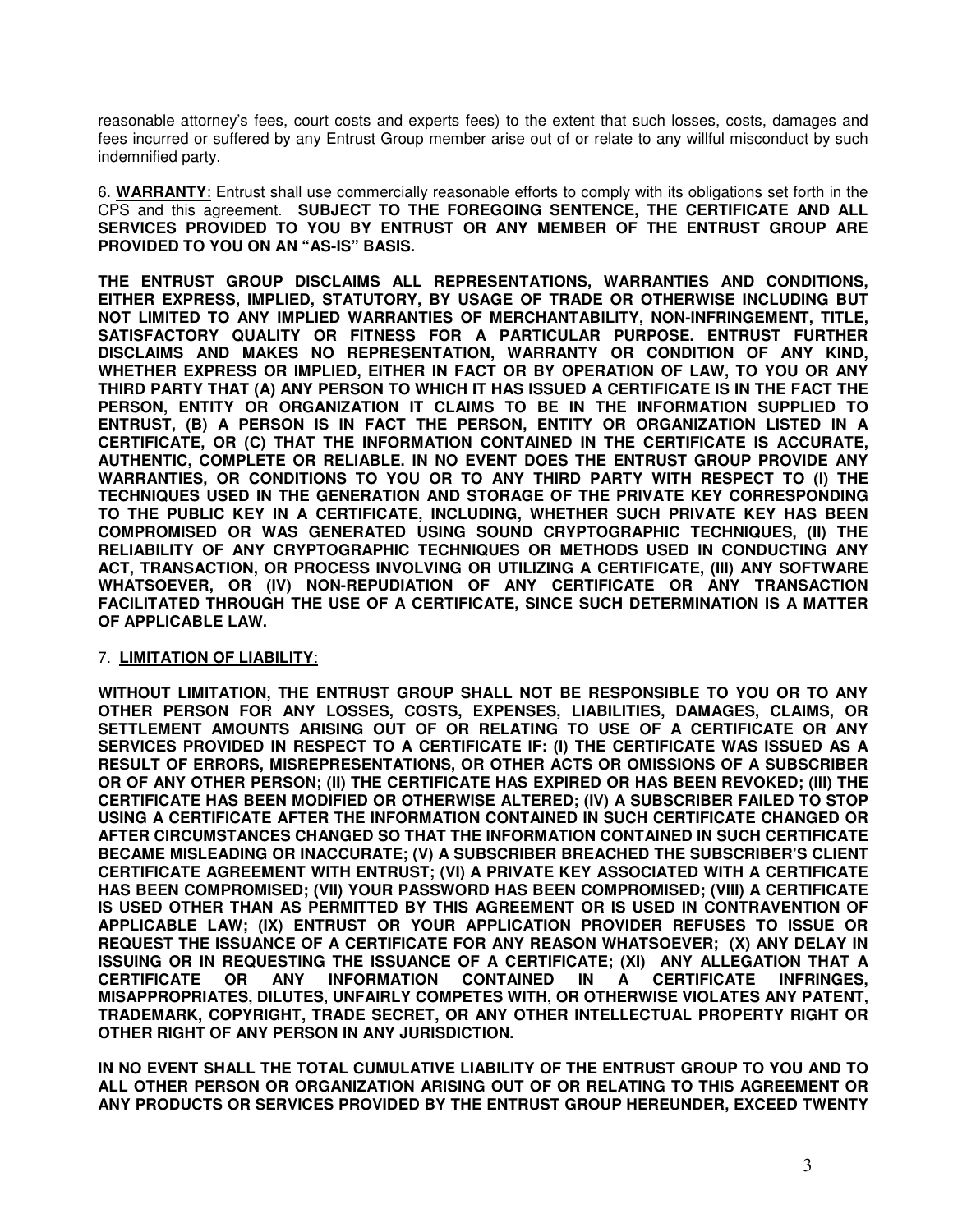**UNITED STATES DOLLARS (\$20.00 U.S.) ("CUMULATIVE DAMAGE CAP"). THIS LIMITATION SHALL APPLY REGARDLESS OF THE NUMBER OF TRANSACTIONS, DIGITAL SIGNATURES, OR CAUSES OF ACTION ARISING OUT OF OR RELATED TO THIS AGREEMENT OR ANY PRODUCTS OR SERVICES PROVIDED UNDER THIS AGREEMENT. THE FOREGOING LIMITATIONS SHALL APPLY TO ANY LIABILITY WHETHER BASED IN CONTRACT (INCLUDING FUNDAMENTAL BREACH), TORT (INCLUDING NEGLIGENCE) OR ANY OTHER THEORY OF LIABILITY, INCLUDING ANY DIRECT, INDIRECT, SPECIAL, PUNITIVE, EXEMPLARY, CONSEQUENTIAL, RELIANCE, OR INCIDENTAL DAMAGES.** 

**IN NO EVENT SHALL THE ENTRUST GROUP BE LIABLE FOR ANY INCIDENTAL, SPECIAL, PUNITIVE, EXEMPLARY, INDIRECT, RELIANCE, OR CONSEQUENTIAL DAMAGES (INCLUDING, WITHOUT LIMITATION, DAMAGES FOR LOSS OF BUSINESS, LOSS OF BUSINESS OPPORTUNITIES, LOSS OF GOODWILL, LOSS OF PROFITS, BUSINESS INTERRUPTION, LOSS OF DATA, LOST SAVINGS OR OTHER SIMILAR PECUNIARY LOSS) WHETHER ARISING FROM CONTRACT (INCLUDING FUNDAMENTAL BREACH), TORT (INCLUDING NEGLIGENCE) OR ANY OTHER THEORY OF LIABILITY.** 

## **THE FOREGOING LIMITATIONS SHALL APPLY NOTWITHSTANDING THE FAILURE OF ESSENTIAL PURPOSE OF ANY LIMITED REMEDY STATED HEREIN AND EVEN IF ENTRUST HAS BEEN ADVISED OF THE POSSIBILITY OF THOSE DAMAGES.**

8. **Term**: The term of this Agreement shall begin on the date that You have agreed to this Agreement and shall terminate immediately upon the earlier of (a) the revocation of Your Certificate, (b) the rejection of Your application to issue a Certificate. The Section entitled "Your Indemnification of Entrust", "Warranty", "Limitation of Liability", "Governing Law", "Severability", "Dispute Settlement", and "Miscellaneous" shall survive any termination or expiry of this Agreement.

9. **Governing Law**: This Agreement and the rights and obligations of the Parties hereunder will be governed by and construed in accordance with the laws of the State of New York, United States, without reference to its provisions on conflict of laws. The application of United Nations Convention on Contracts for the International Sale of Goods is expressly excluded.

10. **Severability**: Whenever possible, each provision of this Agreement shall be interpreted in such manner as to be effective and valid under applicable law. If the application of any provision of this Agreement shall be held to be invalid or unenforceable by an arbitrator or court of competent jurisdiction, then (i) the validity and enforceability of such provision as applied to any other particular facts or circumstances and the validity of other provisions of this Agreement shall not in any way be affected or impaired thereby, and (ii) such provision shall be enforced to the maximum extent possible so as to effect its intent and it shall be reformed without further action to the extent necessary to make such provision valid and enforceable. **IT IS EXPRESSLY UNDERSTOOD AND AGREED THAT EACH AND EVERY PROVISION OF THIS AGREEMENT WHICH PROVIDES FOR A LIMITATION OF LIABILITY, DISCLAIMER OF WARRANTIES OR EXCLUSION OF DAMAGES IS INTENDED BY THE PARTIES TO BE SEVERABLE AND INDEPENDENT OF ANY OTHER PROVISION AND TO BE ENFORCED AS SUCH.**

11. **Dispute Settlement**: Any disputes between You and the Entrust Group shall be submitted to mediation in accordance with the Commercial Mediation Rules of the American Arbitration Association which shall take place in English in Ottawa, Ontario. In the event that a resolution to such dispute cannot be achieved through mediation within thirty (30) days, the dispute shall be submitted to binding arbitration. The arbitrator shall have the right to decide all questions of arbitrability. The dispute shall be finally settled by arbitration in accordance with the rules of the American Arbitration Association, as modified by this provision. Such arbitration shall take place in Ottawa, Ontario before a sole arbitrator appointed by the American Arbitration Association (AAA) from its Technology Panel and shall be reasonably knowledgeable in electronic commerce disputes. The arbitrator shall apply the laws of the State of New York, United States, without regard to its conflict of laws provisions, and shall render a written decision within thirty (30) days from the date of close of the arbitration hearing, but no more than one (1) year from the date that the matter was submitted for arbitration. The decision of the arbitrator shall be binding and conclusive and may be entered in any court of competent jurisdiction. Nothing in this Agreement shall preclude a member of the Entrust Group from applying to any court of competent jurisdiction for temporary or permanent injunctive relief, without breach of this Dispute Settlement Section and without any